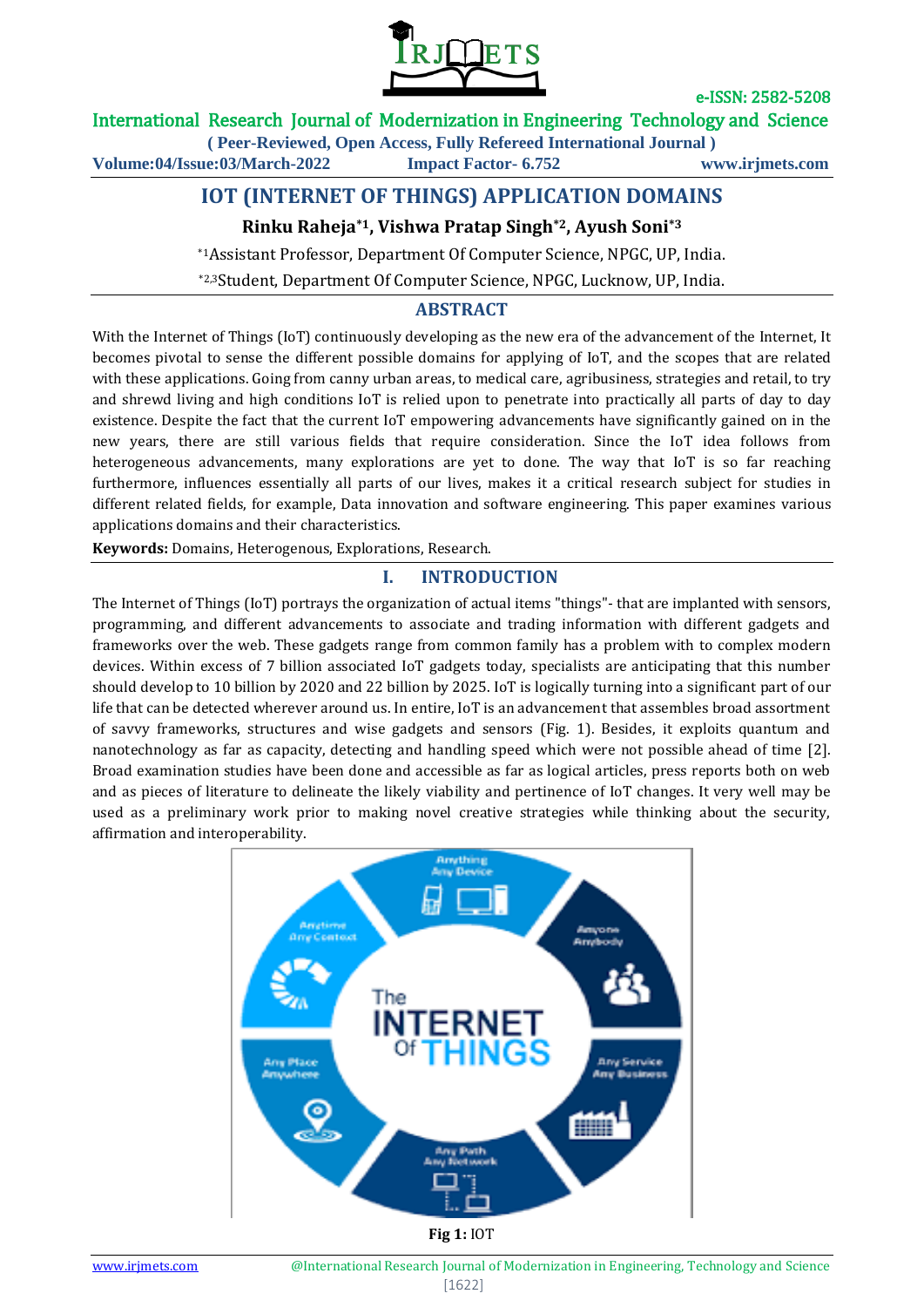

## International Research Journal of Modernization in Engineering Technology and Science

**( Peer-Reviewed, Open Access, Fully Refereed International Journal ) Volume:04/Issue:03/March-2022 Impact Factor- 6.752 www.irjmets.com**

As the web keeps on advancing, it has become more than a basic organization of PCs, yet rather an organization of different gadgets, while IoT fills in as an organization of different "associated" gadgets an organization of organizations, as displayed in Fig. 1. These days, gadgets like cell phones, vehicles, modern frameworks, cameras, toys, structures, home apparatuses, modern frameworks and incalculable others can all share data over the Internet. No matter what their sizes and capacities, these gadgets can achieve brilliant redesigns, following, situating, control, continuous observing and process control. In the previous years, there has been a significant engendering of Internet skilled gadgets. Despite the fact that its most huge business impact has been seen in the customer gadgets field; for example, especially the upheaval of cell phones and the interest in wearable gadgets (watches, headsets, and so on), interfacing individuals has become just a piece of a greater development towards the relationship of the advanced and actual universes. This paper discusses the need and importance of IOT in section II, various application domains in section III and Lastly in section IV, a brief summary of the paper with its conclusion is given.

#### **II. WHY DO WE NEED IOT?**

Web of Things (IoT) makes our reality as conceivable as associated together. These days we nearly have web foundation any place and we can utilize it at whatever point. Implanted figuring gadgets would be presented to web impact. Normal cases for installed processing gadgets are MP3 players, MRI, traffic signals, microwaves, clothes washers and dishwashers, GPS even heart observing inserts or biochip and so forth.

IoT attempts to lay out cutting edge availability (with the guide of web) among these referenced gadget or frameworks or administrations to gradually makes robotization in all areas. Picture that all thing are associated with assemble and all data would be communicated to one another over norm and different convention space and applications. Therefore, we need IOT due to following reasons-

- 1. INTERACTION- Internet of things devices connects you with on and off switch function to the internet that makes able to serve in a much better way to the people.
- 2. LIFESTYLE- Sensors connected objects are equipped for trading the information significantly and accordingly with the help of the web, they can convey to settle on productive choices.
- 3. INDUSTRIAL DECISIONS-The web of things gadgets likewise investigates it in a solid setting and our business additionally extends extraordinarily. So there are numerous enterprises that are taking on the IOT arrangement innovation thinking about the future interest and to work on the current framework too.
- 4. NEED SATISFACTION- With the assistance of compelling information examination, you can productively collaborate with others progressively. Additionally, area, timing, and looking through type can likewise be followed by the organization to be familiar with the genuine need of the clients.
- 5. SAFETY-With the tech gadgets empowered with IOT can be aware of the forest fires and different disasters with the fine-grained exactness constantly.

### **III. IOT APPLICATIONS DOMAINS**

Expected uses of the Internet of Things are various as well as very assorted as they pervade into for all intents and purposes all parts of day to day existence of people, organizations, and society. As indicated by [3], the uses of IoT cover wide regions counting producing or the modern area, wellbeing area, agribusiness, brilliant urban communities, security and crises among numerous others. The main domains of IOT uses are-

1. SMART ARCHITECTURE- As indicated by [5], the IoT assumes a urgent part in working on the adroitness of urban communities and improving general foundation. IoT is changing the customary common design of the general public into innovative construction with the idea of shrewd city, savvy home and brilliant vehicles and transport. Fast upgrades are being finished with the assistance of supporting innovations, for example, AI, regular language handling to comprehend the need and utilization of innovation at home [6]. Different advancements, for example, cloud server innovation, remote sensor networks that should be utilized with IoT servers to give an effective brilliant city. Another significant issue is to ponder natural part of shrewd city. In this manner, energy proficient advances and Green advances ought to likewise be considered for the plan and arranging of brilliant city framework. Further, savvy gadgets which are being fused into recently sent off vehicles can recognize gridlocks out and about and in this way can propose an ideal backup course of action to the driver. This can assist with letting down the blockage in the city.[4] In addition, IoT permits establishment of savvy and climate versatile road lighting and discovery endlessly squander compartments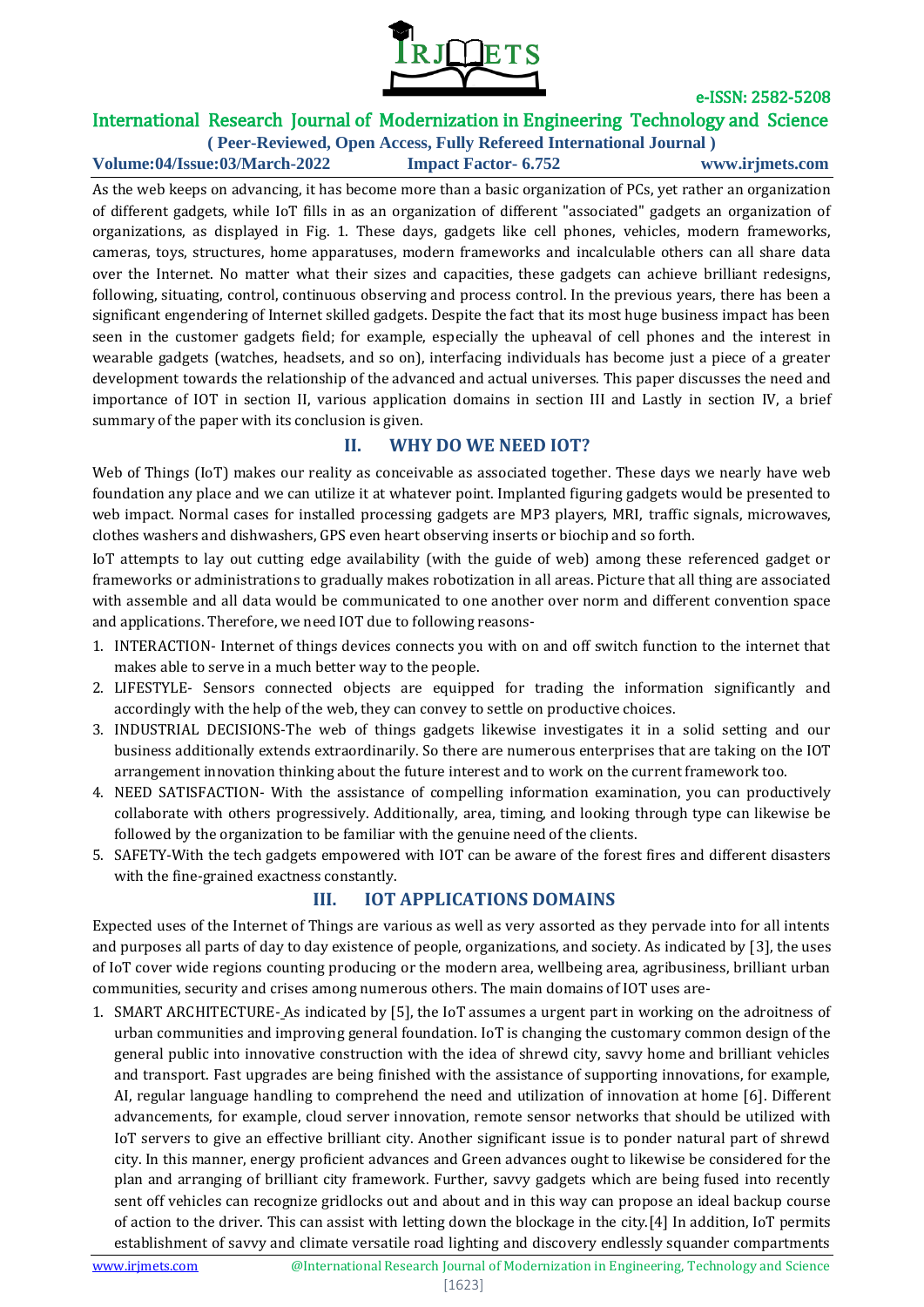

### International Research Journal of Modernization in Engineering Technology and Science

**( Peer-Reviewed, Open Access, Fully Refereed International Journal ) Volume:04/Issue:03/March-2022 Impact Factor- 6.752 www.irjmets.com**

by keeping tabs of rubbish assortment plans. Keen expressways can give cautioning messages and significant data, for example, admittance to redirections contingent upon the climatic circumstances or unforeseen events like gridlocks and mishaps. Also as [7] said, IoT is likewise extremely successful in keeping up with the vehicle's wellbeing. Self driving vehicles can possibly speak with other self driving vehicles by the method for wise sensors. This would make the traffic stream smoother than human-driven vehicles who used to drive in an unpredictable way. This system will take more time to be carried out from one side of the planet to the other. Till the time, IoT gadgets can help by detecting gridlock ahead and can make fitting moves.

- 2. HEALTHCARE INDUSTRY- IOT assumes an essential part in medical services. It tends to be utilized in numerous ways like following the quantity of patients in an emergency clinic, distinguishing the right persistent for the right medication and observing a patient's ailments from a remote spot which is known as Telemedicine [8]. This incorporates giving treatment, analysis and treatment. Also, verification and distinguishing proof decrease occurrences that might be hurtful to patients, record upkeep and less instances of crisscrossing newborn children. Also, programmed information assortment and transmission is indispensable in process mechanization, decrease of structure handling courses of events, computerized technique inspecting as well as clinical stock administration. Sensor gadgets permit capacities fixated on patients, especially, in diagnosing conditions and benefiting continuous data about patients' wellbeing markers [5].
- 3. AGRICULTURE- The world's developing populace is assessed to arrive at surmised 10 billion by 2050.Agriculture assumes a significant part in our lives. To take care of such a gigantic populace, we want to propel the current farming methodologies. Along these lines, there is a need to join farming with innovation so the creation can be worked on in a productive manner. According to [9], the IoT has the capacity to strengthen and enhance the agriculture sector through examining soil moisture and in the case of vineyards, monitoring the trunk diameter. IoT would allow to control and preserve the quantity of vitamins found in agricultural products, and regulate microclimate conditions in order to make the most of the production of vegetables and fruits and their quality. Furthermore, studying weather conditions allows forecasting of ice information, drought, wind changes, rain or snow, thus controlling temperature and humidity levels to prevent fungus as well as other microbial contaminants. GREENHOUSE innovation is one of the potential methodologies toward this path. It gives a method for controlling the natural boundaries to work on the creation. Be that as it may, manual control of this innovation is less compelling, need manual endeavors and cost, and results in energy misfortune and less creation. With the progression of IoT, shrewd gadgets and sensors makes it simpler to control the environment inside the chamber and screen the interaction which brings about energy saving and further developed creation. The use of IOT with GreenHouse effect can be seen in figure 2.



**Fig 2**